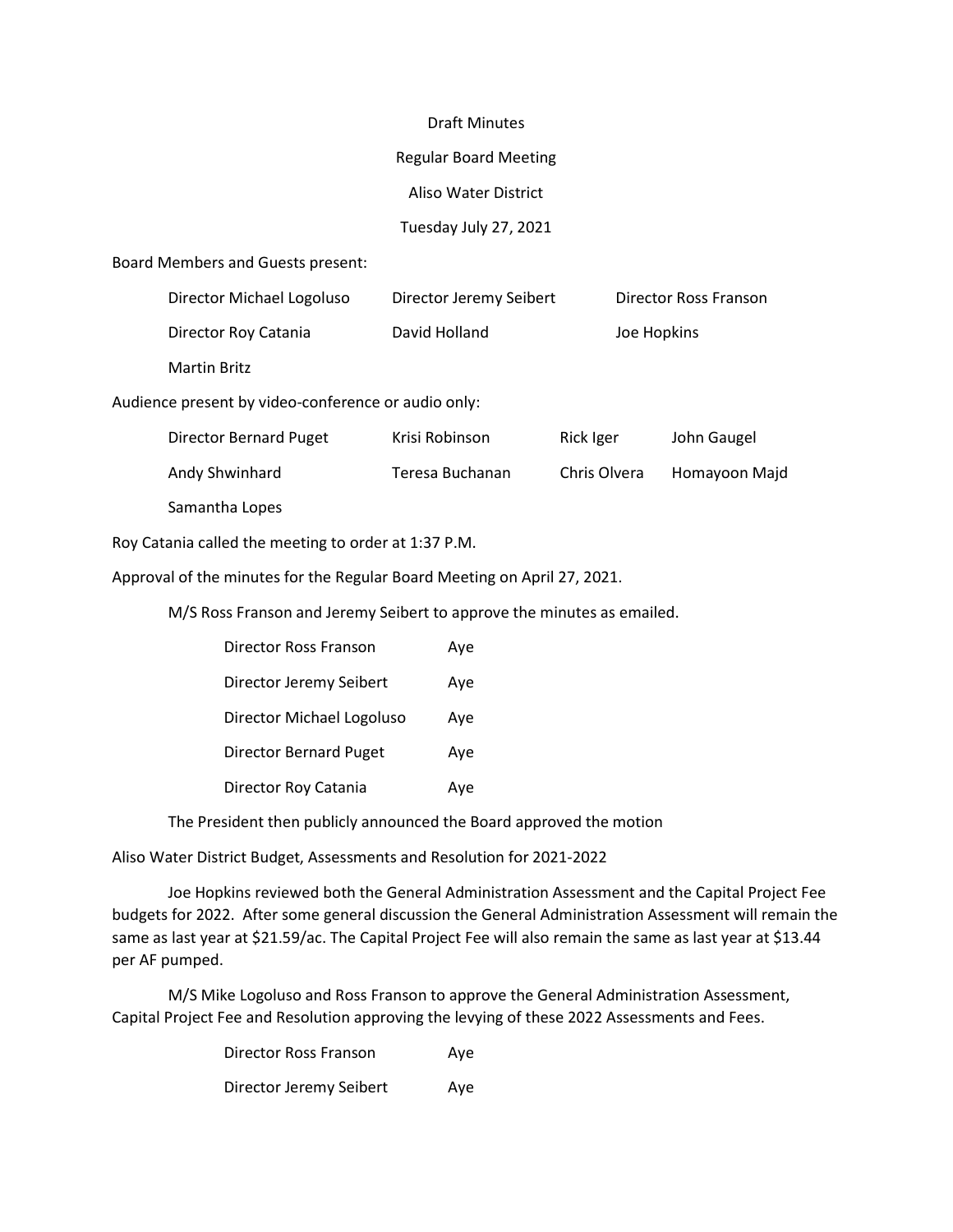| Director Michael Logoluso | Ave |
|---------------------------|-----|
| Director Bernard Puget    | Ave |
| Director Roy Catania      | Ave |

The President then publicly announced that the Board approved the motion.

## Treasurer's Report.

 Michael Logoluso provided handouts and began with the General Administration Account which had a beginning balance of \$237,948.46 with income from 4/28/2021-7/27/2021 of \$391,235.45 and expenses from the same time period of \$65,631.36 with and ending balance of \$563,552.55 on 7/27/2021. The Capital Projects Account had a beginning balance of \$244,682.85 with income of \$182,367.36 from 4/28/2021-7/27/20221 and expenses from the same time period of \$198,782.22 and an ending balance of \$228,267.99. It was noted that there are still \$73,624.00 outstanding in extraction fees and the consensus of the Board was to wait temporarily and see if it is paid in the short term.

M/S Jeremy Seibert and Ross Franson to approve Treasurer's Report.

| Director Ross Franson         | Aye |
|-------------------------------|-----|
| Director Jeremy Seibert       | Aye |
| Director Michael Logoluso     | Ave |
| <b>Director Bernard Puget</b> | Aye |
| Director Roy Catania          | Ave |

The President then publicly announced that the Board approved the motion.

## Election update.

 Ross Franson updated the Board on the election process for incumbents Jeremy Seibert, Mike Logoluso and Ross Franson. By June 9<sup>th</sup> there were only 3 filings of the Declaration of Candidacy and no petition requesting that the district conduct an election. With only 3 candidates filing a Declaration of Candidacy and only 3 director positions available then a certificate was submitted to the Board of Supervisors requesting that the Board appoint these candidates to these positions.

## Insurance update.

Frank Cozzi with Stocking & Cozzi Insurance Agency is able to provide the same insurance coverage the district had last year at the same price with the same carrier. This insurance policy covers the district's obligations with our John Hancock lease along with Directors errors and omissions for \$5,295.00 for this coming year.

Other business to come before the Board.

 Dave Holland updated the Board that after the State Supreme court rejected CalSPA's request to combine all defendant's into one lawsuit they have since sued Aliso in Madera County. Aliso is currently monitoring what the Exchange Contractors court tactics in Merced County will produce.